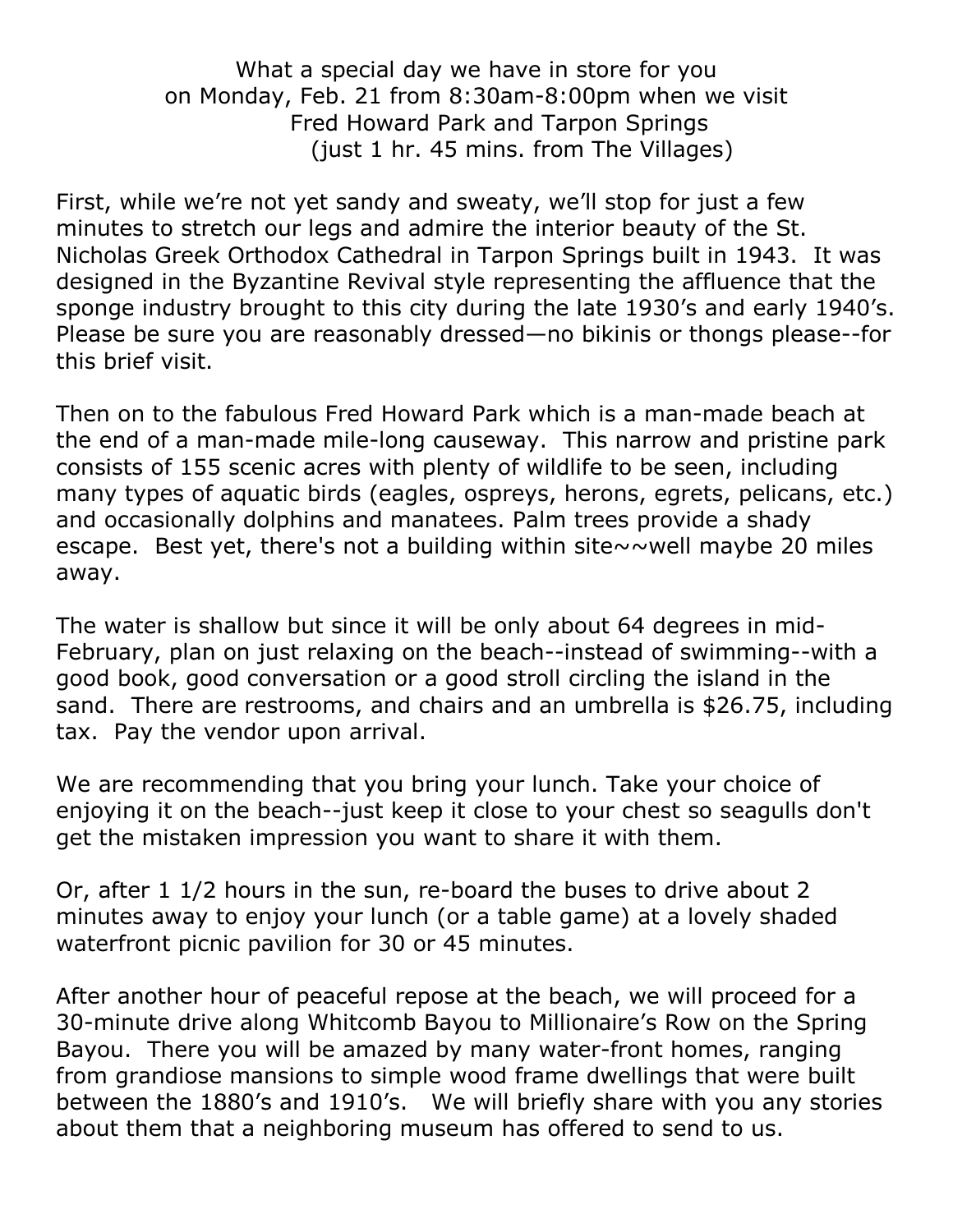We will then drive to Dodecanese Blvd. where we'll spend the remainder of our day. A few of our gentlemen may wish to be excused by this time to visit the Anclote World Famous Brew at 735 Dodecanese Blvd (Unit 50 in The Sponge Exchange) where there's 20 ice-cold craft beers on tap from Florida and around the world, plus many varieties of gourmet grilled cheese sandwiches, Cuban sandwiches, and smoked Mahi fish spread.

The Gulf of Mexico is the world's best location for natural sea sponges. The wool and yellow sponges harvested from the Gulf of Mexico are the most sought-after sponges in the world. Tarpon Springs harvests about 90 percent of all of the world's sea sponges and Spongeorama's Sponge Factory offers you the "creme de la creme" of the world's finest sponges. At that factory at 510 Dodecanese Blvd. you become a sponge expert. Visit the sponge museum and watch their free movie on sponge diving and harvesting and learn how to take care of your sponges so they will last for many years to come. (Who says you can't get educated on a beach trip!) And, of course, there are many sponges, gifts, oils, and home décor items to purchase.

They also feature an exciting 2-hr. narrated dolphin cruise down the beautiful waters of the Anclote River to the Gulf of Mexico. You'll be looking for dolphins, manatees, birds, the Anclote lighthouse and other historical sites. They offer snacks, margaritas, sangria, and soft drinks. To add to your comfort, they also have restrooms on-board. They say that they sell out quickly. Their senior rate is \$19.95 and their tours depart at 1 p.m. and 3 p.m. If there are enough people interested in the 1 p.m. cruise, we could ask the bus driver to take those members there.

You can make a reservation for the dolphin cruise at the following website:

[https://spongeoramacruiselines.com/dolphin-cruise-reservations/](about:blank)

There is also the Tarpon Springs Aquarium and Animal Sanctuary at 1722 N. Pinellas Ave. Senior price is \$17.99 but you can get 25% off by printing the coupon at this website:

[https://www.tarponspringsaquarium.com/coupon](about:blank)

Tarpon Springs is also known for some of the most superb Greek restaurants, markets, and bakeries outside Athens. There are at least twelve of them within walking distance along the main thoroughfare, Dodecanese Blvd.